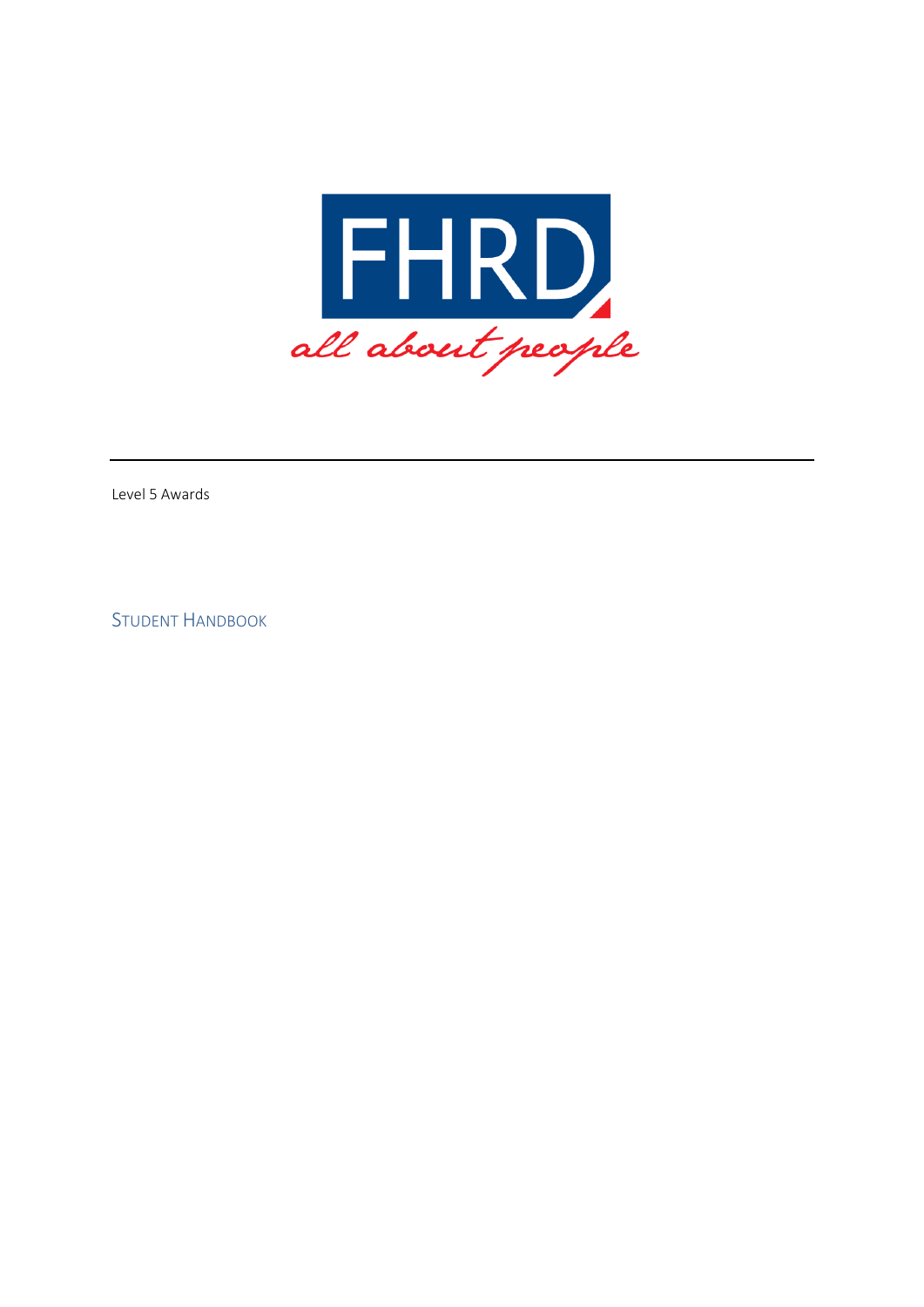# Contents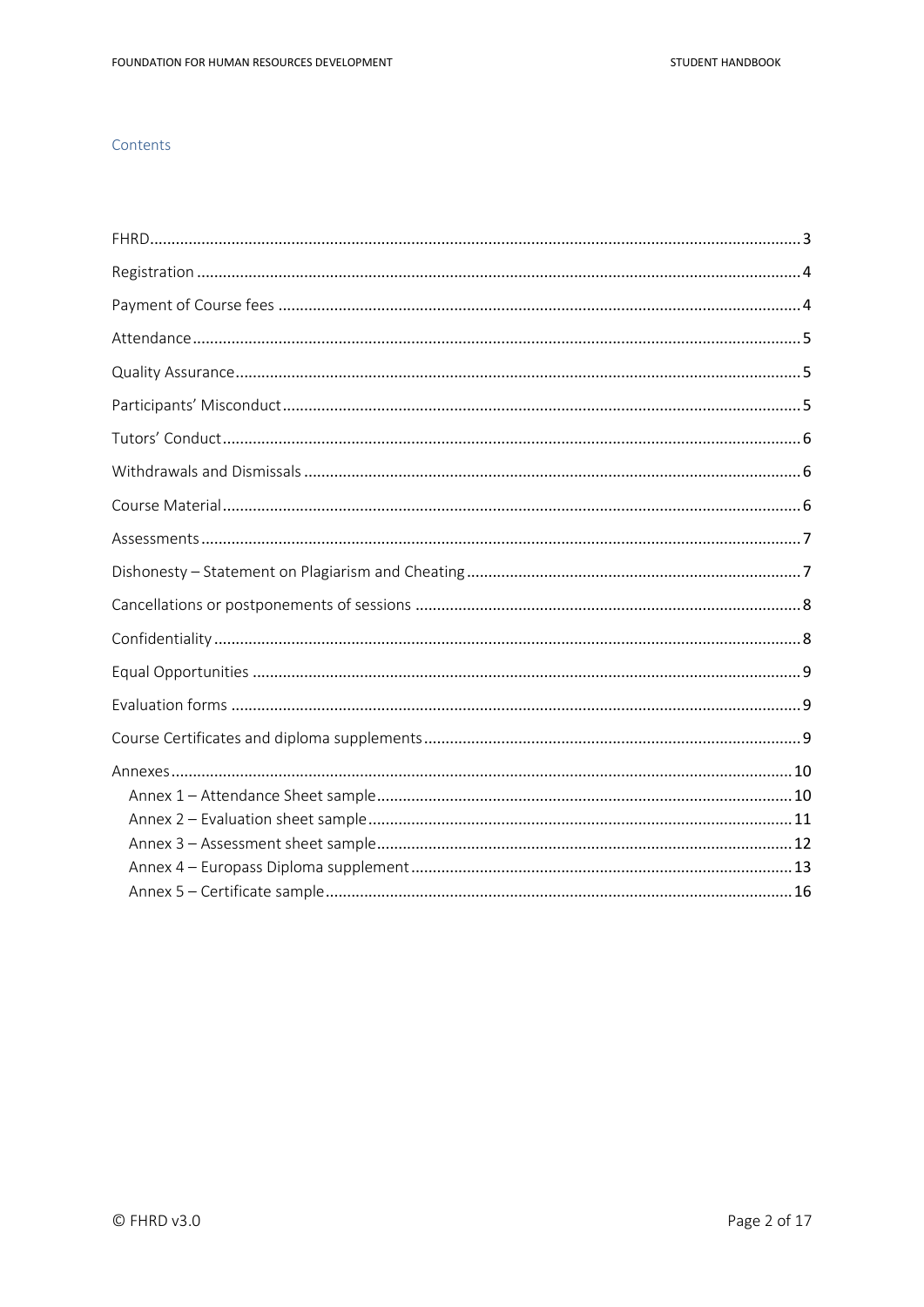## <span id="page-2-0"></span>FHRD

The Foundation for Human Resources and Development (FHRD) was set up in 1990 to spearhead the evolution of people management and development practices as well as the human resources profession in Malta. The Foundation is an autonomous, private, independent body. FHRD works in partnership with its corporate members, the professional conglomerate of HR practitioners and service providers, leaders of the industry, and other key local players in the field of human resources management and development.

Level 5 – Accredited Awards currently being offered are:

- Award in Human Resources Management & Training 5ECTS
- High Impact Recruitment & Selection Techniques Award 4 ECTS
- Award in Industrial Relations and Employment Law Award 10 ECTS
- Training the Trainer Award 6 ECTS
- Employee Engagement & Performance Management Award 5ECTS
- Award in Coaching at Work 7 ECTS
- Award in the Practical Applications of Maltese Employment Law 2 ECTS
- Pragmatic Leadership for Line Managers Award 18 ECTS
- Award in Public Speaking 2 ECTS

FHRD is a licensed Higher Education Institution - Licence Number 2011-TC-007



Annex 5 of the handbook provides more information about the Malta Further & Higher Education Authority, and how the qualifications and awards system works.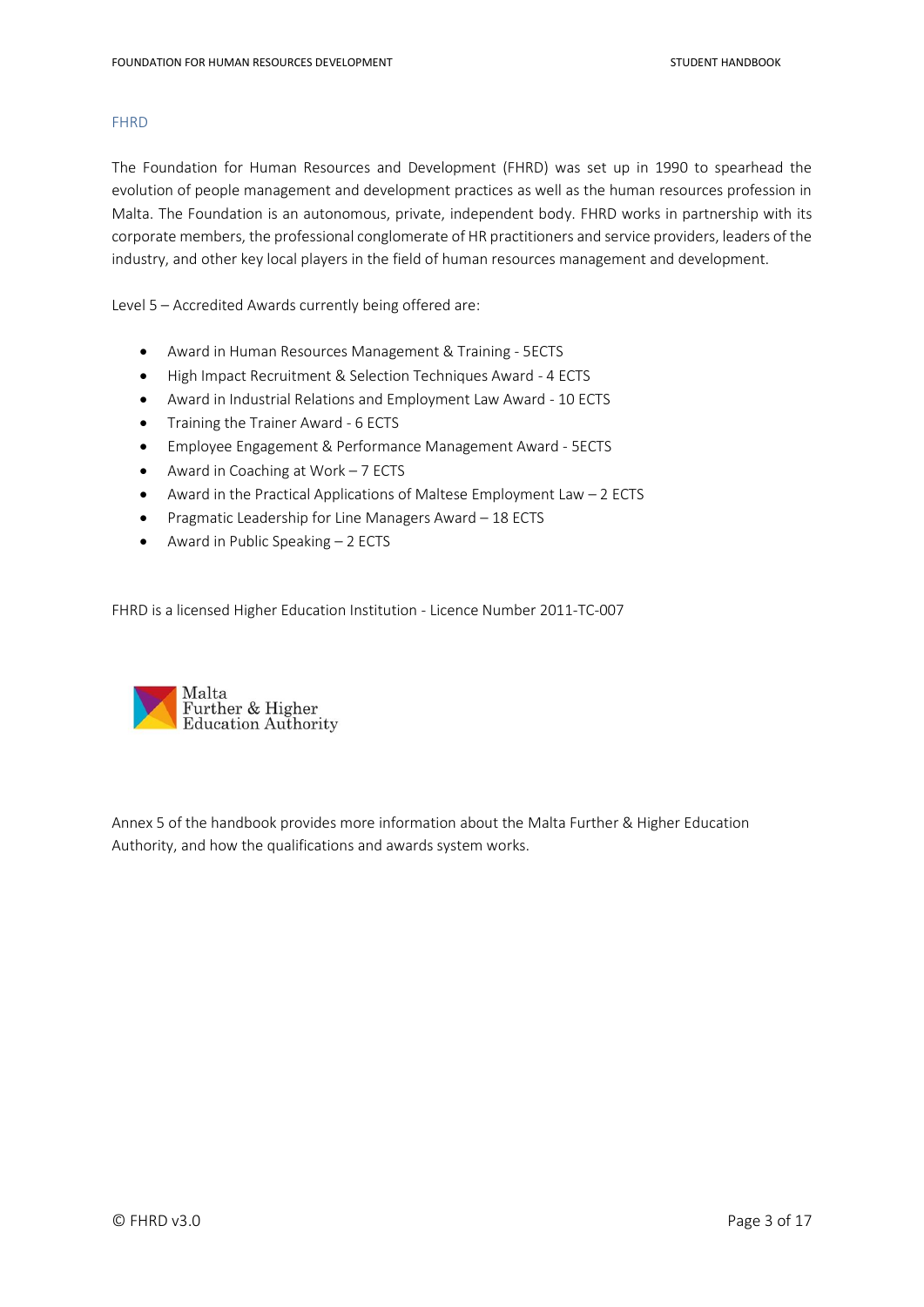#### <span id="page-3-0"></span>Registration

Participants are required to send an email to [training@fhrd.org](mailto:training@fhrd.org) to register for any of the training programmes.

FHRD will vet the registrations received and will communicate acceptance or otherwise to the participant on the programme. Once accepted, FHRD will require the following personal details of each participant

- Name and Surname
- Contact Number Mobile
- Contact Number Work/Home
- Personal address
- F mail address
- Job designation (if applicable)
- ID number
- Date of birth
- Nationality
- **Qualifications**
- Company (if applicable)

Once FHRD receives these details an Invoice covering the programme's fee and the Student Agreement are sent by e-mail. Once payment is settled and the agreement is signed, the student's place is booked and confirmed via e-mail.

One week before the commencement of the course each student receives a copy of the Student Handbook and the Quality Manual which details all the regulations they are required to read and understand before commencement of the programme.

Please note that FHRD needs to process and keep students' personal data as per MFHEA license requirements.

## Commencement of Programme

A programme will commence on the date indicated in the email sent by a member of the FHRD team. In rare and justified cases, FHRD may opt to postpone the commencement of a programme. All participants will be informed accordingly.

No substitution of participants will be permitted during the course.

## <span id="page-3-1"></span>Payment of Course fees

An invoice for the course is issued to this effect. FHRD will not be in a position to issue a course certificate before the payment is settled.

Course fees cover lectures, breaks, one (1) copy of the course material (where applicable), and any related assessments.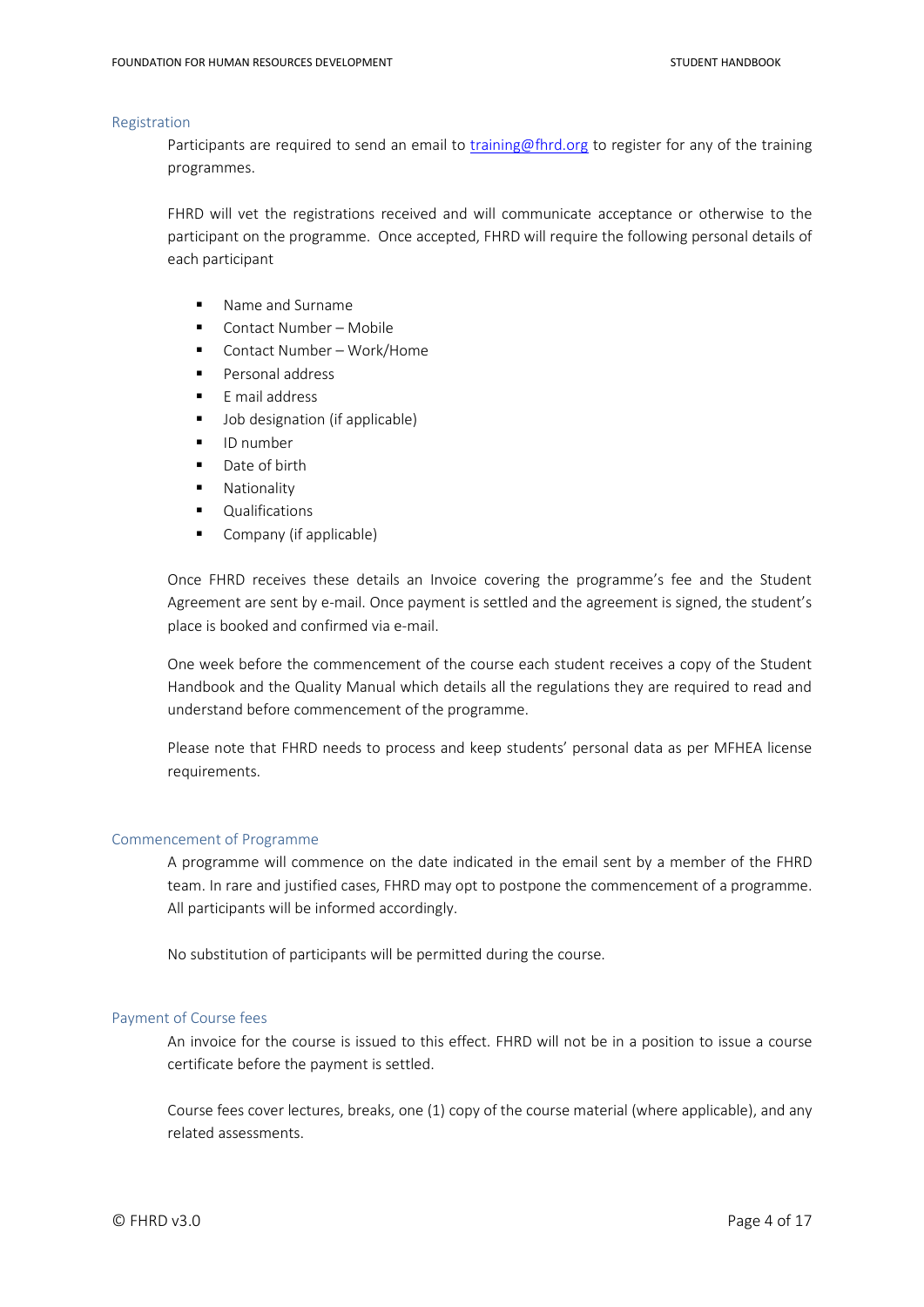### <span id="page-4-0"></span>Attendance

Participants are required to attend 80% of the entire tuition sessions. Failure to do so will result in disqualification of the assignment and subsequently, it will not be possible to issue a certificate. It is important to note that non-adherence to the minimum attendance rate due to sickness is not necessarily a valid reason.

If a participant is unable to attend any session, one is to inform FHRD in writing about the absenteeism and provide a valid reason for this.

In the case of serious illnesses where the participant cannot attend the minimum required (80%), FHRD is to be informed immediately in writing and a medical certificate is to be provided. Participants may be allowed to attend the next intake of the same programme at no extra charge. Such a decision is the sole prerogative of FHRD. Related/additional documentation is to be provided on request.

Participants are asked not to leave the session before its termination. Should a participant need to leave early due to an urgent matter they are to inform FHRD in writing accordingly.

#### Venue/Online and Housekeeping

Participants are to arrive at the venue/login online where the session is being held on time and are to sign the attendance sheet (if on-site). (Annex 1). Screenshots throughout the online sessions will be taken by FHRD staff if programme is delivered online.

Whenever an onsite programme is held, training sessions are held at the FHRD Training Centre, Tigne Point, Sliema. This is a fully accredited facility in line with Planning Authority regulations. The facility is fully airconditioned and equipped.

Refreshments are made available during training sessions. Attendees are to keep the training facilities clean.

#### <span id="page-4-1"></span>Quality Assurance

FHRD ensures that trainers selected to deliver the Level 5 Award Accredited programs are in possession of an applicable Level 7 academic qualification and that they have the appropriate and related professional experience.

FHRD ensures that the trainers continuously refresh and update training material in line with current trends and local scenarios.

#### <span id="page-4-2"></span>Participants' Misconduct

FHRD shall have the power to investigate any misconduct, including information disclosure, and be responsible for the disciplinary procedures of participants. The consequence of a participant's misconduct may be temporary withdrawal or dismissal from the course depending on the gravity of the offense.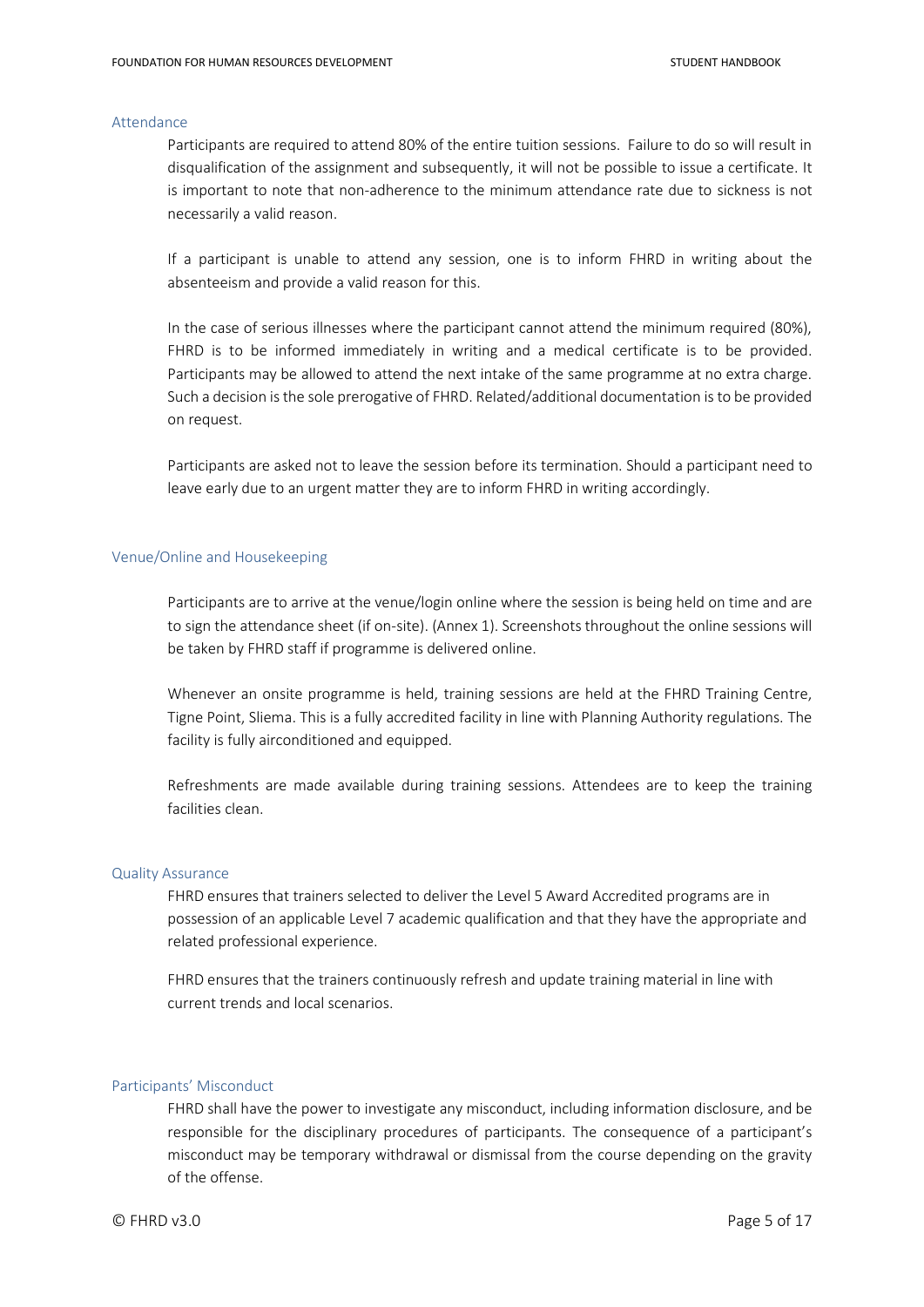FHRD can recommend that a participant be withdrawn temporarily or permanently from the programme of studies either due to lack of progress or in cases of misconduct.

Misconduct by participants may be, but is not restricted to, any of these behaviours:

- Consistent absence from the training sessions
- Fees not duly paid
- Plagiarism
- Divulgence of confidential information
- Photocopying and distribution to third parties of the course material
- Copying in assignments and/or during assessments from other participants

## <span id="page-5-0"></span>Tutors' Conduct

The trainers engaged have both the necessary academic qualifications and a successful track record of workplace experience. FHRD places great importance on this matter and takes on board only trainers who can clearly demonstrate practical experience in the subject area.

All participants are encouraged to anonymously fill in an evaluation form, having particular questions directly related to the tutors. After the evaluation forms are scrutinised feedback is shared with the trainers. (Annex 2)

Tutors are obliged to refer to FHRD, any complaints, comments, and suggestions made by the participants during the training programme at the earliest.

Tutors and FHRD team members are not to accept any gifts or hospitality from participants.

## <span id="page-5-1"></span>Withdrawals and Dismissals

A participant may permanently withdraw from the educational programme, either out of free will or as recommended by the tutor due to lack of progress or misconduct.

If a participant is unable to continue the course one is required to write to FHRD and provide an explanation.

The participant requesting withdrawal from the programme is not entitled to a refund on course fees paid.

## <span id="page-5-2"></span>Course Material

Each participant will receive one copy of this student handbook, the course material (if applicable). All documents provided are protected by copyright and therefore cannot be distributed to third parties without authorisation.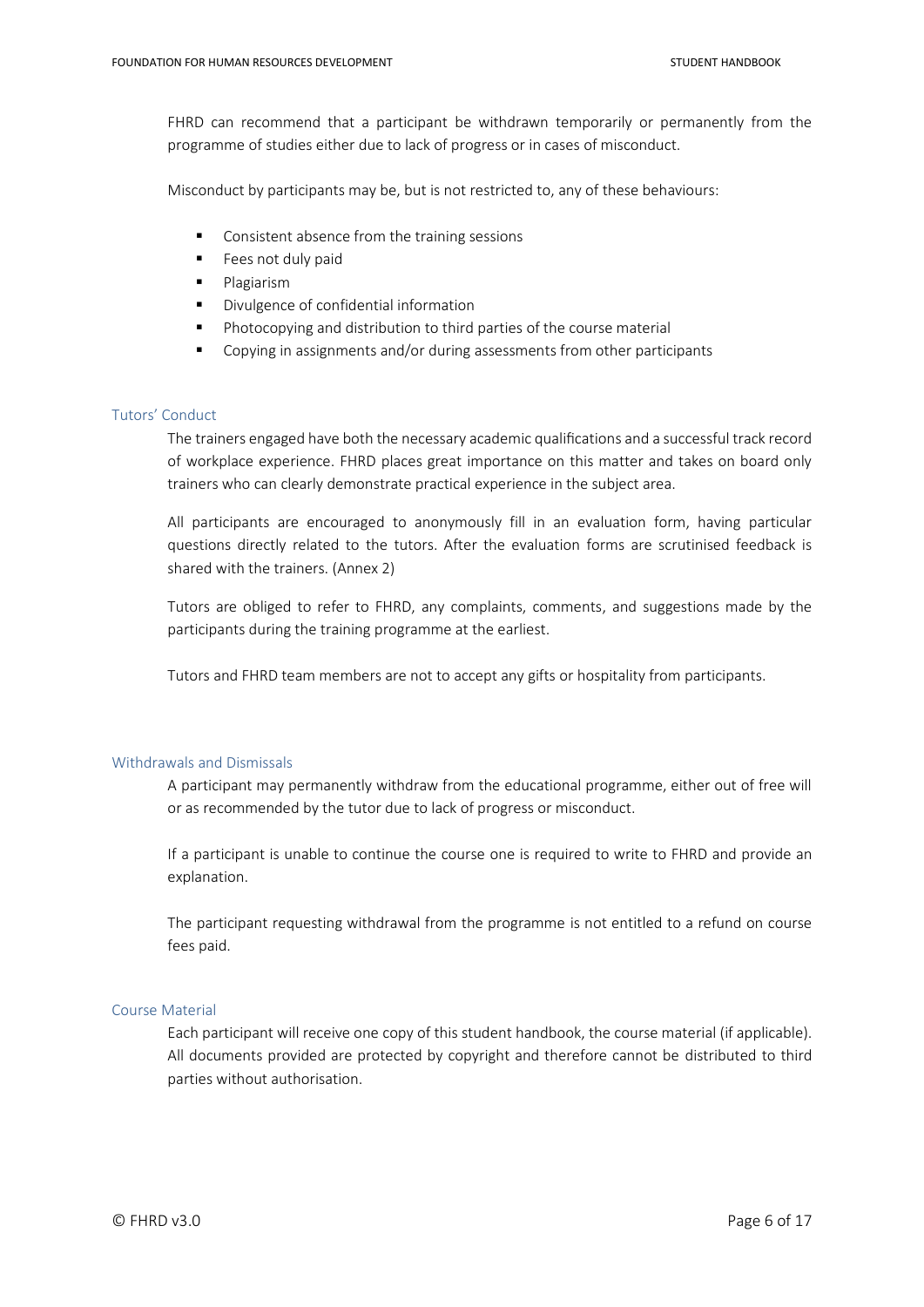#### <span id="page-6-0"></span>Assessments

The assessments vary from one programme to another some of them are assessed by a reflective journal, assignment, case studies, or presentations. Participants normally need to also identify the link between their intended research and the theoretical material covered in the course material. Participants are then assessed on their ability to use the material covered in the modules.

One of FHRD's team members and/or tutor will explain in detail what is expected from the participant's assignment. Whenever necessary, a meeting is set with participants. Any assessment guidance, together with a copy of the assessment sheet is given to each student. (Annex 3).

Assignments are corrected in some cases by the Trainers running the programme or unit, FHRD employees, or else by a third-party assessor. A deadline is given for each form of assessment. If a participant fails to submit by the given deadline s/he will obtain a fail mark. Assignment extensions are rarely given, and when given, only in the case of serious illnesses and a medical certificate is to be provided before the assignment deadline.

All assessments must be written in the English language.

#### Pass Marks for the assessments

All assessments are marked as follows:

|       | Distinction 85% - 100% |
|-------|------------------------|
| Merit | 70% - 84%              |
| Pass  | 50% - 69%              |
| Fail  | 0% - 49%               |

If a participant obtains a fail mark, a re-sit for the assignment is possible. The second assignment may be about the same topic or have the same title as the first assignment. Only one resubmission is allowed. If the participant does not make the grade, she/he will be considered failed in the particular assignment.

A participant who fails the exam is assigned two reviewers instead of one for the correction of the re-sit assignment.

A participant can only obtain a pass mark from a re-sit. Any resubmissions are to be handed in within 2 weeks unless stated otherwise by FHRD.

## <span id="page-6-1"></span>Dishonesty – Statement on Plagiarism and Cheating

Plagiarism is defined as taking and using another's thoughts, ideas, opinions, and writings as one's own. Dictionary definitions include:

- To appropriate the ideas, structure and organisation, sentences, or words of others
- Wrongful attempts to pass off another literary work as one's own
- The act of copying without permission or acknowledgment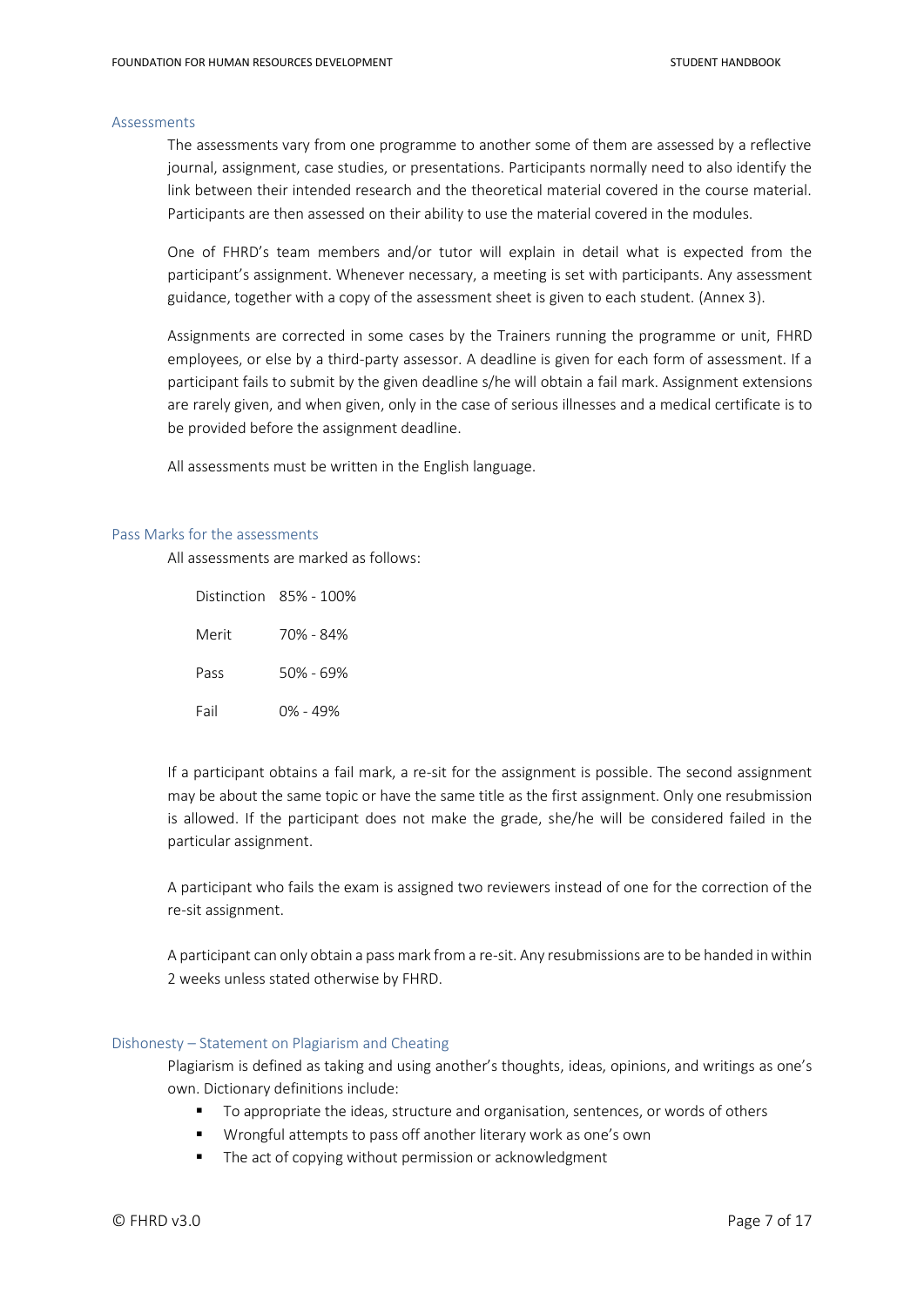Other forms of plagiarism include:

- Submission of a piece of work obtained from an outside source such as the internet
- Falsification of data

Also, any participant who consciously allows his/her work to be used by another participant is guilty of plagiarism.

Work, ideas, and opinions of others must be appropriately acknowledged and not presented as one's own. The original source of information must always be acknowledged. Such material may have come from any number of sources: course material; books; reports; magazine or newspaper articles; television and radio programmes; and/or the internet.

It is important to note that making reference to the work of other authors and using acknowledged quotations or 'word for word' extracts from their work is a necessary part of academic/professional writing. However, the only thing that separates 'appropriate use' from 'plagiarism' is accurate referencing.

All course assignments must be original and have not previously been submitted for assessment on any other course.

FHRD uses Grammarly as its official plagiarism detection software. All assignments received will be uploaded onto the portal and a resultant report will indicate whether plagiarism was found. While Grammarly provides a % similarity report it is the discretion of FHRD in consultation with the trainer to decide if or if not, the student's work is plagiarised and how much plagiarism is committed.

It is good practice for students to make use of free online plagiarism tools to ensure that there is no plagiarism in their work before submitting the assignments to FHRD.

Plagiarism and cheating are totally unacceptable and will result in programme failure.

#### <span id="page-7-0"></span>Cancellations or postponements of sessions

Should the course not run and or is not completed, the participant will be given a full refund of course fees paid.

FHRD reserves the right to reschedule a training session in the case of urgent matters. FHRD will reschedule the session in line with the tutor's availability and the participants will be informed immediately of the new dates.

In the event that the Tutor is unable to deliver the session/s, FHRD reserves the right to run the session/s with a substitute tutor. Otherwise, the training session will be rescheduled in line with the tutors' availability and all participants informed accordingly.

## <span id="page-7-1"></span>Confidentiality

The Participant is not to disclose any information about FHRD, its tutors, or team members, which is of a confidential nature, immaterial of how he/she has acquired such knowledge.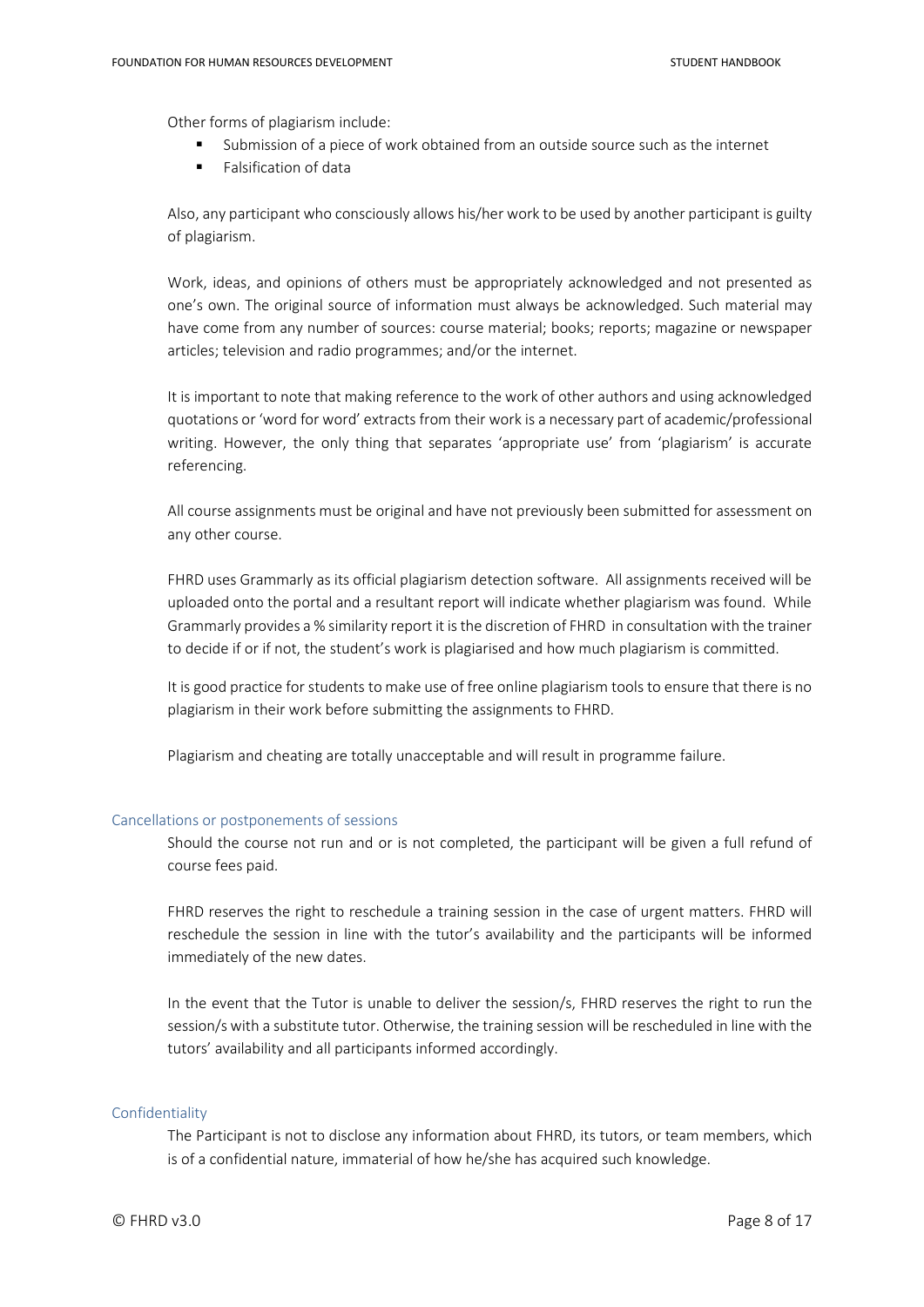FHRD will also bind itself not to disclose any confidential information pertaining to the participants unless these are covered by its training licensing requirements.

## <span id="page-8-0"></span>Equal Opportunities

Participants are to abide by the Equal Opportunities Act and in no way discriminate on basis of gender, age, race, ethnic origin, religion, ability, sexual orientation, etc. No acts of harassment, bullying, or discrimination will be tolerated.

Any such cases are to be reported immediately to a member of the FHRD team.

## <span id="page-8-1"></span>Evaluation forms

FHRD will distribute Evaluation Sheets at the end of the course for the participants to fill out anonymously and these will be collected by a member of the FHRD team. (Annex 2)

Once all the lectures are concluded and results are issued, FHRD will issue a report including but not limited to the punctuality of lectures, attendance, students' engagement, and trainers' performance. More details can be found in the student handbook.

## <span id="page-8-2"></span>Course Certificates and diploma supplements

Once a participant successfully completes a programme he/she will receive a diploma supplement (Annex 4) and a certificate from FHRD (Annex 5).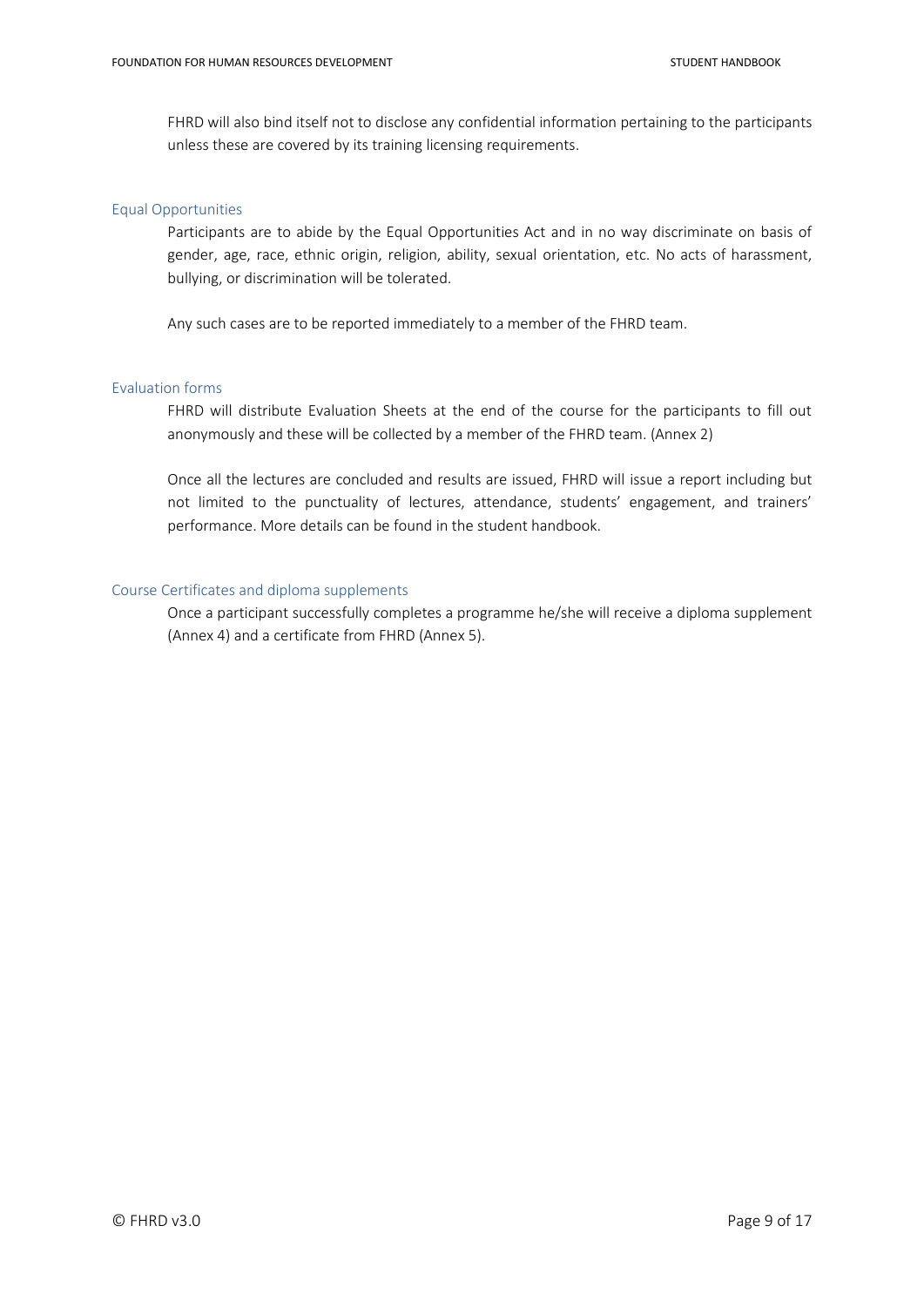#### Annexes

# <span id="page-9-1"></span><span id="page-9-0"></span>Annex 1 – Attendance Sheet sample

| Level 5 Award                                                             |          |              |           |           |  |  |  |  |
|---------------------------------------------------------------------------|----------|--------------|-----------|-----------|--|--|--|--|
| FHRD<br>ll about people<br>Human Resources Management & Training (Unit 3) |          |              |           |           |  |  |  |  |
|                                                                           |          | Facilitator: |           |           |  |  |  |  |
| <b>Name of Student</b>                                                    | 8th June | 9th June     | 14th June | 16th June |  |  |  |  |
|                                                                           |          |              |           |           |  |  |  |  |
|                                                                           |          |              |           |           |  |  |  |  |
|                                                                           |          |              |           |           |  |  |  |  |
|                                                                           |          |              |           |           |  |  |  |  |
|                                                                           |          |              |           |           |  |  |  |  |
|                                                                           |          |              |           |           |  |  |  |  |
|                                                                           |          |              |           |           |  |  |  |  |
|                                                                           |          |              |           |           |  |  |  |  |
|                                                                           |          |              |           |           |  |  |  |  |
|                                                                           |          |              |           |           |  |  |  |  |
|                                                                           |          |              |           |           |  |  |  |  |
|                                                                           |          |              |           |           |  |  |  |  |
|                                                                           |          |              |           |           |  |  |  |  |
| Tutor:                                                                    |          |              |           |           |  |  |  |  |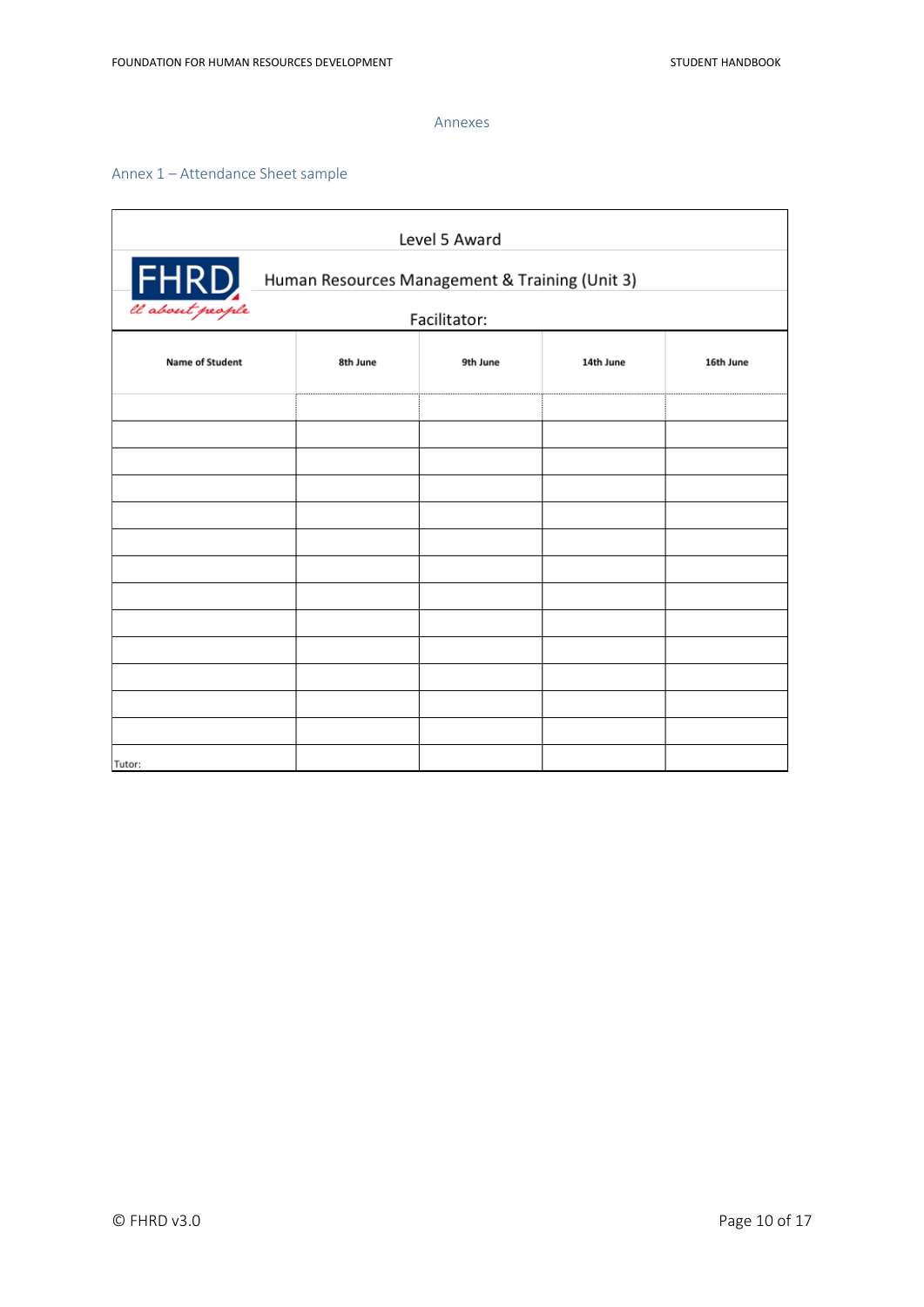# Annex 2 – Evaluation sheet sample

| Training Program         |  |
|--------------------------|--|
| Trainer's Name & Surname |  |
| Module Title             |  |
| Year Intake              |  |

<span id="page-10-0"></span>

| (1 Strongly Disagree - 5 Strongly Agree)                                                               | $\overline{2}$ | 3 |  |
|--------------------------------------------------------------------------------------------------------|----------------|---|--|
| Administration                                                                                         |                |   |  |
| The invitation/marketing of the training program stated the content clearly and was accurate           |                |   |  |
| The FHRD website provides comprehensive information related to the course                              |                |   |  |
| FHRD staff were helpful before/throughout the training program                                         |                |   |  |
| FHRD staff provided necessary course material on time                                                  |                |   |  |
| Course Content                                                                                         |                |   |  |
| The topics covered were relevant and there was a good balance between theory, practice and discussions |                |   |  |
| The course content was logically sequenced                                                             |                |   |  |
| The objectives of the course were met though the content provided                                      |                |   |  |
| The training was too technical and difficult to understand                                             |                |   |  |
| The training experience will be useful in my work and I can easily apply it to my work                 |                |   |  |
| The presentation methods used were helpful                                                             |                |   |  |
| The notes provided were of excellent quality                                                           |                |   |  |
| Trainer                                                                                                |                |   |  |
| The trainer was knowledgeable about the topic                                                          |                |   |  |
| The trainer was well prepared for all the sessions                                                     |                |   |  |
| The trainer answered the questions in a complete and clear manner                                      |                |   |  |
| The trainer's style and delivery was very effective                                                    |                |   |  |
| The trainer provided time for follow-ups                                                               |                |   |  |
| The trainer actively invited questions/discussions and provided room for interactivity                 |                |   |  |
| <b>Training Facilities</b>                                                                             |                |   |  |
| The training room was comfortable and adequate                                                         |                |   |  |
| The training room is accessible and well equipped                                                      |                |   |  |
| The coffee breaks were of good quality                                                                 |                |   |  |
| Any Other Comments                                                                                     |                |   |  |
|                                                                                                        |                |   |  |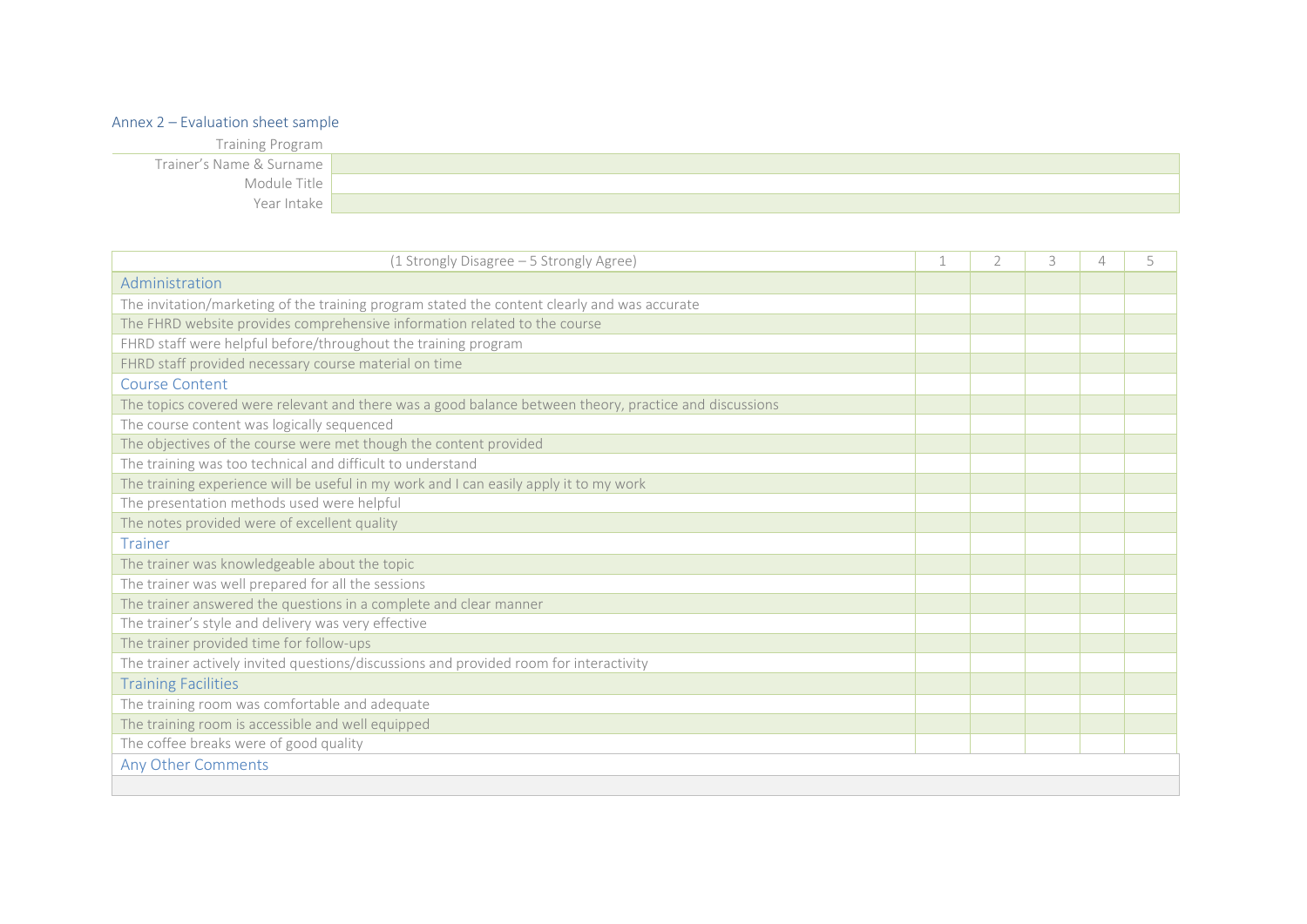## <span id="page-11-0"></span>Annex 3 – Assessment sheet sample



**Training the Trainer – Level 5 - 2017 Assessment Sheet**

Student's Name \_\_\_\_\_\_\_\_\_\_\_\_\_\_\_\_\_\_\_\_\_\_\_\_\_\_\_\_\_\_\_\_\_\_\_\_

#### Assessment Criteria

| Content    |                                                                                                    |  |  |  |  | h |  |  | 10 |
|------------|----------------------------------------------------------------------------------------------------|--|--|--|--|---|--|--|----|
| Student    |                                                                                                    |  |  |  |  |   |  |  |    |
| 1.1        | understands broad theoretical and factual knowledge addressed during the unit.                     |  |  |  |  |   |  |  |    |
| 1.2        | applies facts and skills/procedures in the broader/general context within a defined field of work. |  |  |  |  |   |  |  |    |
| 1.3        | selects appropriate knowledge/techniques and other information to substantiate arguments           |  |  |  |  |   |  |  |    |
|            | made.                                                                                              |  |  |  |  |   |  |  |    |
|            |                                                                                                    |  |  |  |  |   |  |  |    |
| Analysis   |                                                                                                    |  |  |  |  |   |  |  |    |
| Student    |                                                                                                    |  |  |  |  |   |  |  |    |
| 2.1        | understands the process of explaining one's rationale in a logical format.                         |  |  |  |  |   |  |  |    |
| 2.2        | is capable of critically analysing information in a given situation.                               |  |  |  |  |   |  |  |    |
|            |                                                                                                    |  |  |  |  |   |  |  |    |
| 2.3        | applies planning skills to incorporate key concepts in one's response.                             |  |  |  |  |   |  |  |    |
|            | Evaluation                                                                                         |  |  |  |  |   |  |  |    |
|            |                                                                                                    |  |  |  |  |   |  |  |    |
| Student    |                                                                                                    |  |  |  |  |   |  |  |    |
| 3.1        | demonstrates the ability to apply the knowledge and skills referred to during the course in a      |  |  |  |  |   |  |  |    |
|            | given situation.                                                                                   |  |  |  |  |   |  |  |    |
| 3.2        | communicates the personal learning and development undergone during the course.                    |  |  |  |  |   |  |  |    |
| 3.3        | is able to analyse, evaluate, draw conclusions and make recommendations with regard to specific    |  |  |  |  |   |  |  |    |
|            | issues as raised in the case study/field of work.                                                  |  |  |  |  |   |  |  |    |
|            |                                                                                                    |  |  |  |  |   |  |  |    |
| Creativity |                                                                                                    |  |  |  |  |   |  |  |    |
| Student    |                                                                                                    |  |  |  |  |   |  |  |    |
|            |                                                                                                    |  |  |  |  |   |  |  |    |
| 4.1        | demonstrates creativity in one's response to the given situation.                                  |  |  |  |  |   |  |  |    |

Maximum Marks : 100 Total Marks Obtained : \_\_\_\_\_\_\_

Assessor's Name

Assessor's Signature \_\_\_\_\_\_\_\_\_

Date \_\_\_\_\_\_\_\_\_\_\_\_\_\_\_\_

**Note Comments:\_\_\_\_\_\_\_\_\_\_\_\_\_\_\_\_\_\_\_\_\_\_\_\_\_\_\_\_\_\_\_\_\_\_\_\_\_\_\_\_\_\_\_\_\_\_\_\_** Marks between 1 and 3 indicate that the level of the work presented needs improvement Marks between 4 and 8 indicate that the level of the work presented is average \_\_\_\_\_\_\_\_\_\_\_\_\_\_\_\_\_\_\_\_\_\_\_\_\_\_\_\_\_\_\_\_\_\_\_\_\_\_\_\_\_\_\_\_\_\_\_\_\_\_\_\_\_\_\_\_\_ Marks 9 and 10 indicate that the level of the work presented is outstanding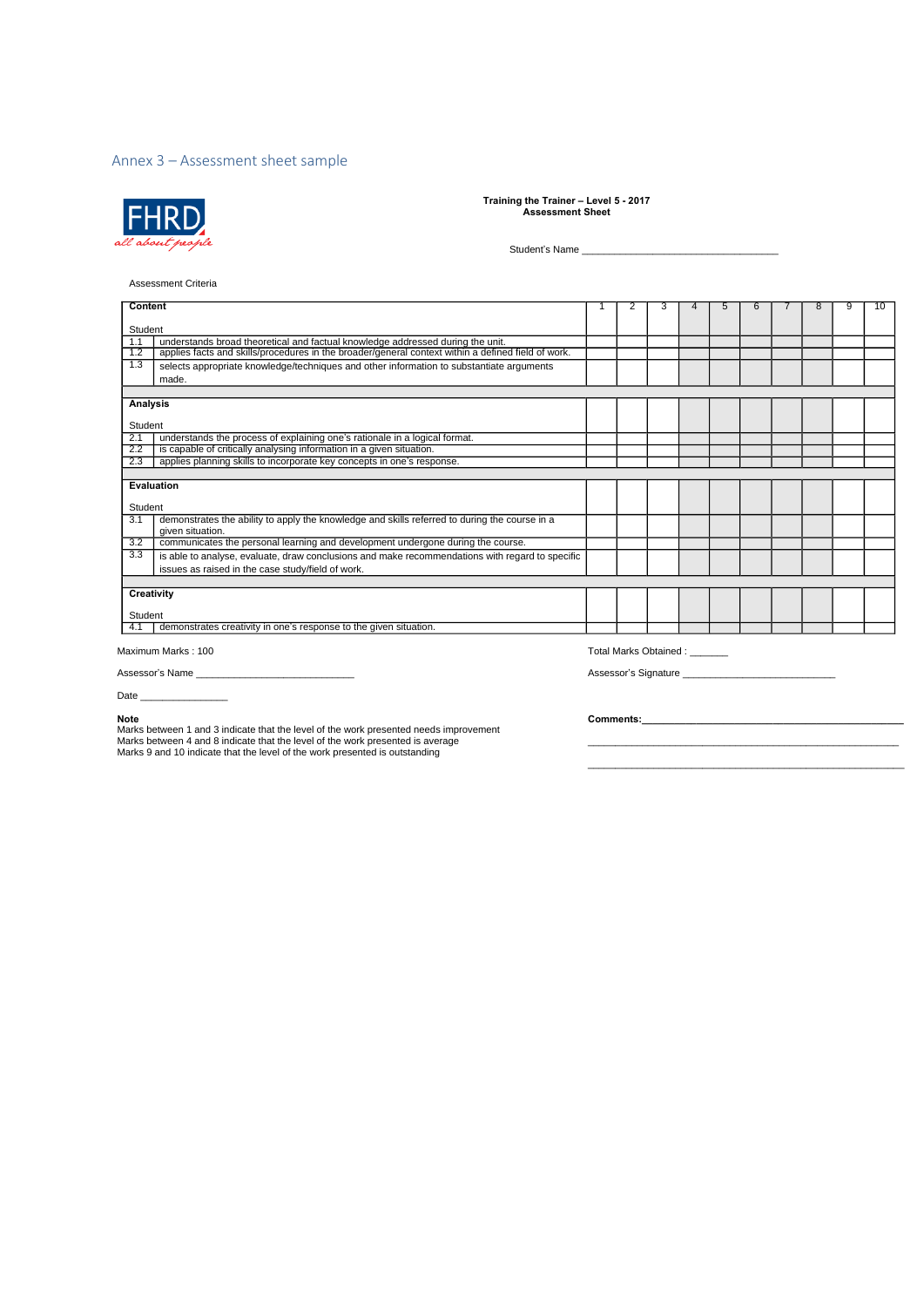## <span id="page-12-0"></span>Annex 4 – Europass Diploma supplement



# **FOUNDATION FOR HUMAN RESOURCES DEVELOPMENT EUROPASS DIPLOMA SUPPLEMENT**



This Diploma Supplement model was developed by the European Commission, Council of Europe and Unesco/CEPES. The purpose of the supplement is to provide sufficient independent data to improve the international 'transparency' and fair academic and professional recognition of qualifications (diplomas, degrees, certificates etc.). It is designed to provide a description of the nature, level, context, content and status of the studies that were pursued and successfully completed by the individual named on the original qualification to which this supplement is appended. It should be free from any value judgements, equivalence statements or suggestions about recognition. *Information in all eight sections should be provided. Where information is not provided, an explanation should give the reason why.*

|     | 1. HOLDER OF THE QUALIFICATION                                  |     |                                                                                                                                  |  |  |  |
|-----|-----------------------------------------------------------------|-----|----------------------------------------------------------------------------------------------------------------------------------|--|--|--|
| 1.1 | Family name                                                     | 1.2 | First name                                                                                                                       |  |  |  |
|     | <b>XXX</b>                                                      |     | <b>XXX</b>                                                                                                                       |  |  |  |
| 1.3 | Date (DD/MM/YYYY), country of birth                             | 1.4 | Student ID number or code                                                                                                        |  |  |  |
|     | XX/XX/XXXX XXX                                                  |     | <b>XXX</b>                                                                                                                       |  |  |  |
|     |                                                                 |     | 2. QUALIFICATION                                                                                                                 |  |  |  |
| 2.1 | Name of qualification (full, abbreviated; in original language) |     | Title conferred (full, abbreviated; in original language)                                                                        |  |  |  |
|     | <b>XXX</b>                                                      |     | <b>XXX</b>                                                                                                                       |  |  |  |
| 2.2 | Main field(s) of study                                          |     |                                                                                                                                  |  |  |  |
|     | <b>XXX</b>                                                      |     |                                                                                                                                  |  |  |  |
| 2.3 | Institution awarding the qualification (in original language)   |     | Status (Type / Control)                                                                                                          |  |  |  |
|     | Foundation for Human Resources Development<br>(FHRD)            |     | Non - profit and autonomous corporate body with a<br>distinct legal personality and subject to the provisions of<br>its Statute. |  |  |  |
| 2.4 | Institution administering studies (in original language)        |     | Status (Type / Control)                                                                                                          |  |  |  |
|     | Foundation for Human Resources Development                      |     | Non - profit and autonomous corporate body with a<br>distinct legal personality and subject to the provisions of<br>its Statute. |  |  |  |
| 2.5 | Language(s) of instruction/examination                          |     |                                                                                                                                  |  |  |  |
|     | English                                                         |     |                                                                                                                                  |  |  |  |
|     |                                                                 |     | 3. LEVEL OF THE QUALIFICATION                                                                                                    |  |  |  |
| 3.1 | Level of qualification                                          | 3.2 | Official length of programme                                                                                                     |  |  |  |
|     | <b>XXX</b>                                                      |     | XX ECTS                                                                                                                          |  |  |  |
| 3.3 | Access requirement(s)                                           |     |                                                                                                                                  |  |  |  |
|     | <b>XXX</b>                                                      |     |                                                                                                                                  |  |  |  |
|     |                                                                 |     |                                                                                                                                  |  |  |  |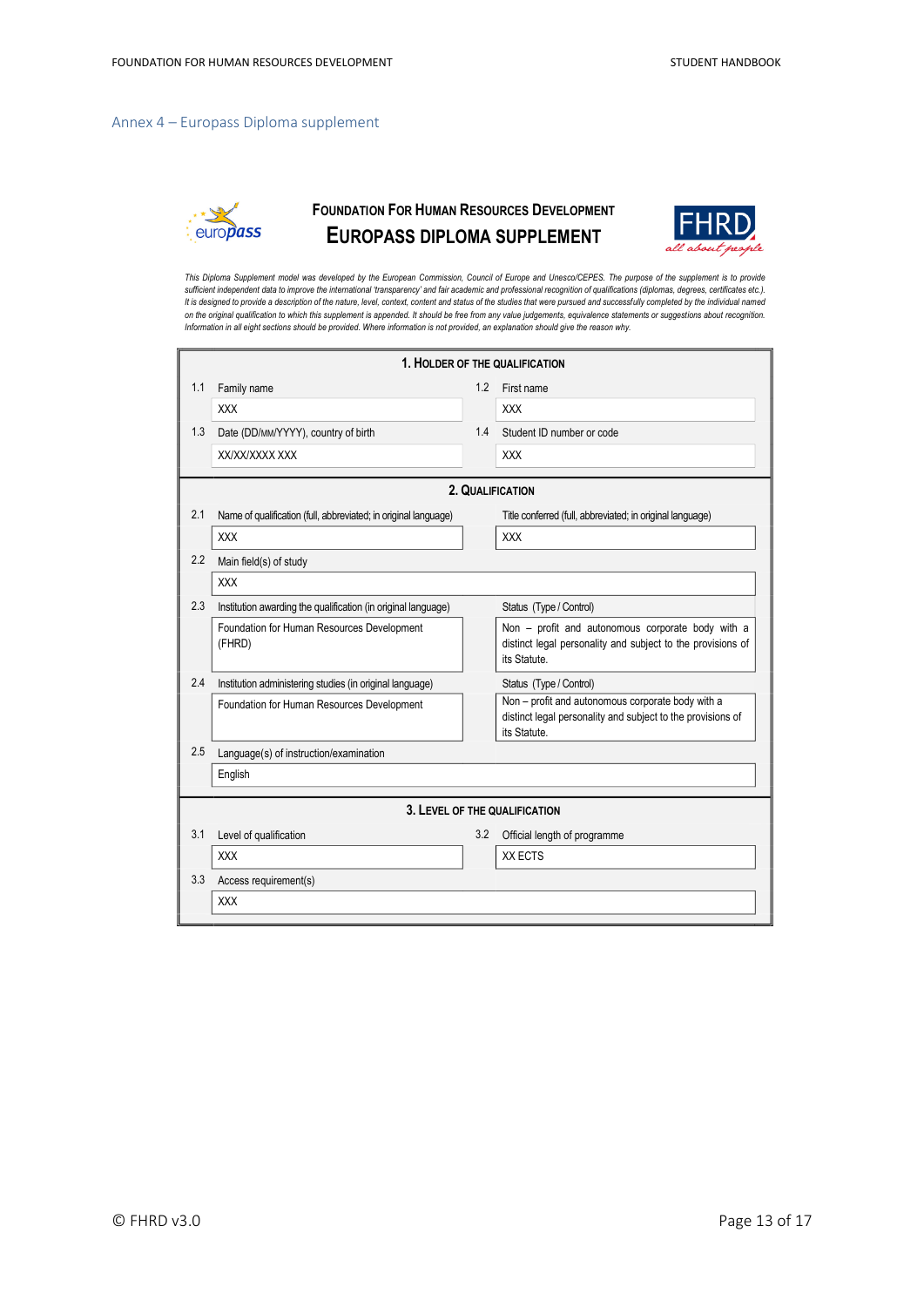|       | 4. CONTENTS AND RESULTS GAINED                                      |     |                                               |  |  |  |  |
|-------|---------------------------------------------------------------------|-----|-----------------------------------------------|--|--|--|--|
| 4.1   | Mode of study                                                       |     |                                               |  |  |  |  |
|       | XXX                                                                 |     |                                               |  |  |  |  |
| 4.2   | Programme requirements / Qualification profile of the graduate      |     |                                               |  |  |  |  |
|       | XXX                                                                 |     |                                               |  |  |  |  |
| 4.3   | Programme details                                                   |     |                                               |  |  |  |  |
|       | XXX                                                                 |     |                                               |  |  |  |  |
|       |                                                                     |     |                                               |  |  |  |  |
| 4.4   | Grading scheme<br><b>Description</b><br>Range                       | 4.5 | Overall classification (in original language) |  |  |  |  |
|       |                                                                     |     | MQF Level 5 Award - XX%                       |  |  |  |  |
|       | Distinction<br>85% - 100%<br>Merit<br>70% - 84%                     |     |                                               |  |  |  |  |
|       | 50% - 69%<br>Pass                                                   |     |                                               |  |  |  |  |
|       | 0% - 49%<br>Fail                                                    |     |                                               |  |  |  |  |
|       |                                                                     |     |                                               |  |  |  |  |
|       |                                                                     |     | 5. FUNCTION OF THE QUALIFICATION              |  |  |  |  |
| 5.1   | Access to further study                                             |     | 5.2 Professional status                       |  |  |  |  |
|       | XXX                                                                 |     | XXX                                           |  |  |  |  |
|       |                                                                     |     |                                               |  |  |  |  |
|       |                                                                     |     | <b>6. ADDITIONAL INFORMATION</b>              |  |  |  |  |
| 6.1   | Additional information                                              | 6.2 | Further information sources                   |  |  |  |  |
|       | Not applicable.                                                     |     | FHRD Website: www.fhrd.org                    |  |  |  |  |
|       |                                                                     |     |                                               |  |  |  |  |
|       |                                                                     |     |                                               |  |  |  |  |
|       | This Diploma Supplement refers to the following original documents: |     | 7. CERTIFICATION                              |  |  |  |  |
|       |                                                                     |     |                                               |  |  |  |  |
| 7.1   | Degree award certificate issued on [Date]                           |     | XX<br>XX<br>XX<br>DD<br>MM<br>YYYY            |  |  |  |  |
| 7.2   | Diploma / Degree / Certificate awarded on [Date]                    |     | XX<br>XX<br>XX                                |  |  |  |  |
|       |                                                                     |     | DD<br>$\mathsf{M}\mathsf{M}$<br>YYYY          |  |  |  |  |
| 7.3   | Transcript of records issued on [Date]                              |     | XX<br>XX<br>XX<br>MM<br>DD<br>YYYY            |  |  |  |  |
| $7.4$ | Certification date                                                  | 7.5 | Chairman of examination committee             |  |  |  |  |
|       | XХ<br>XX<br>XX                                                      |     |                                               |  |  |  |  |
|       | DD<br>$\mathsf{M}\mathsf{M}$<br>YYYY                                |     | XXX                                           |  |  |  |  |
| 7.6   | Official stamp/seal                                                 |     |                                               |  |  |  |  |
|       |                                                                     |     |                                               |  |  |  |  |
|       |                                                                     |     |                                               |  |  |  |  |
|       | all about people                                                    |     |                                               |  |  |  |  |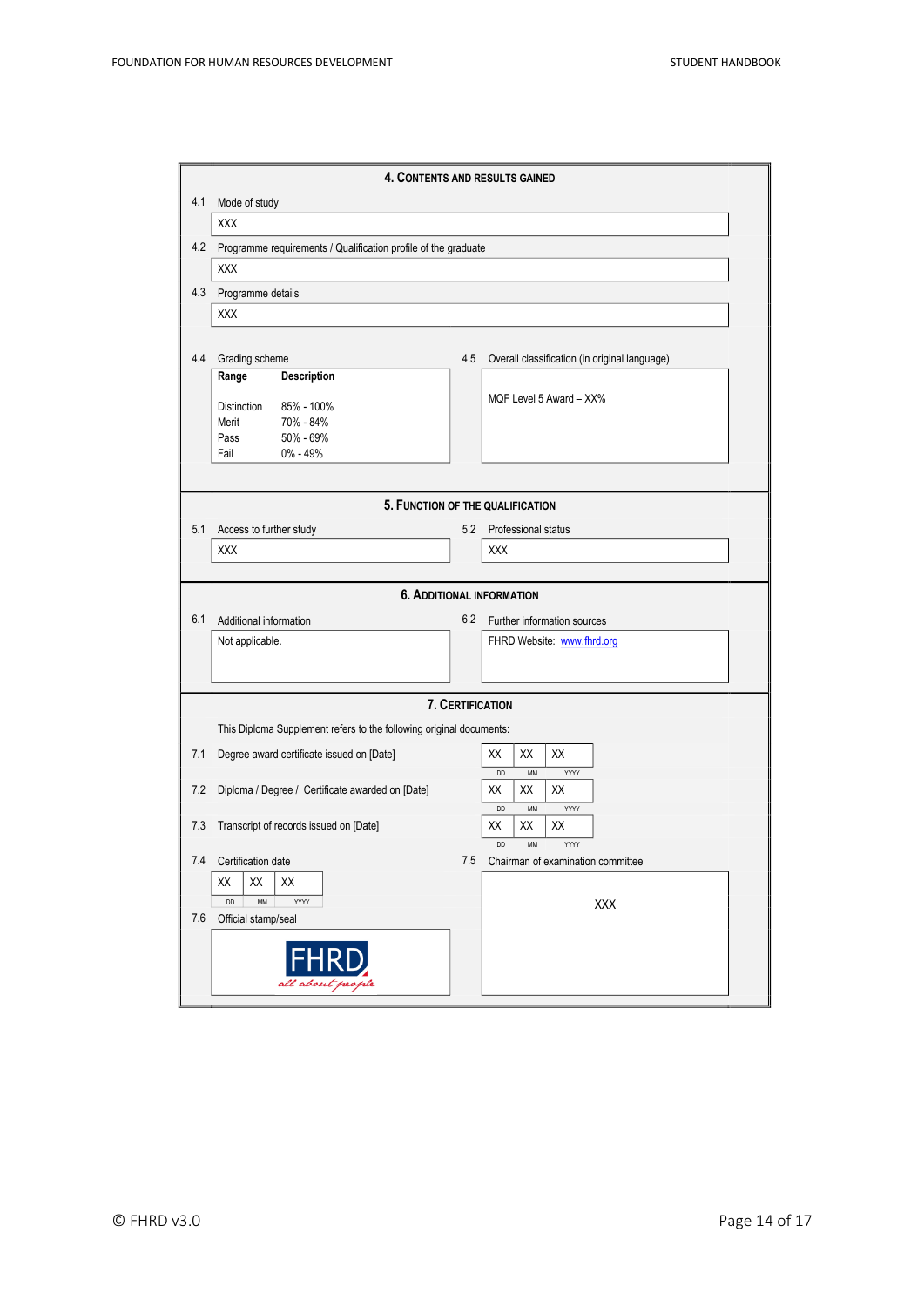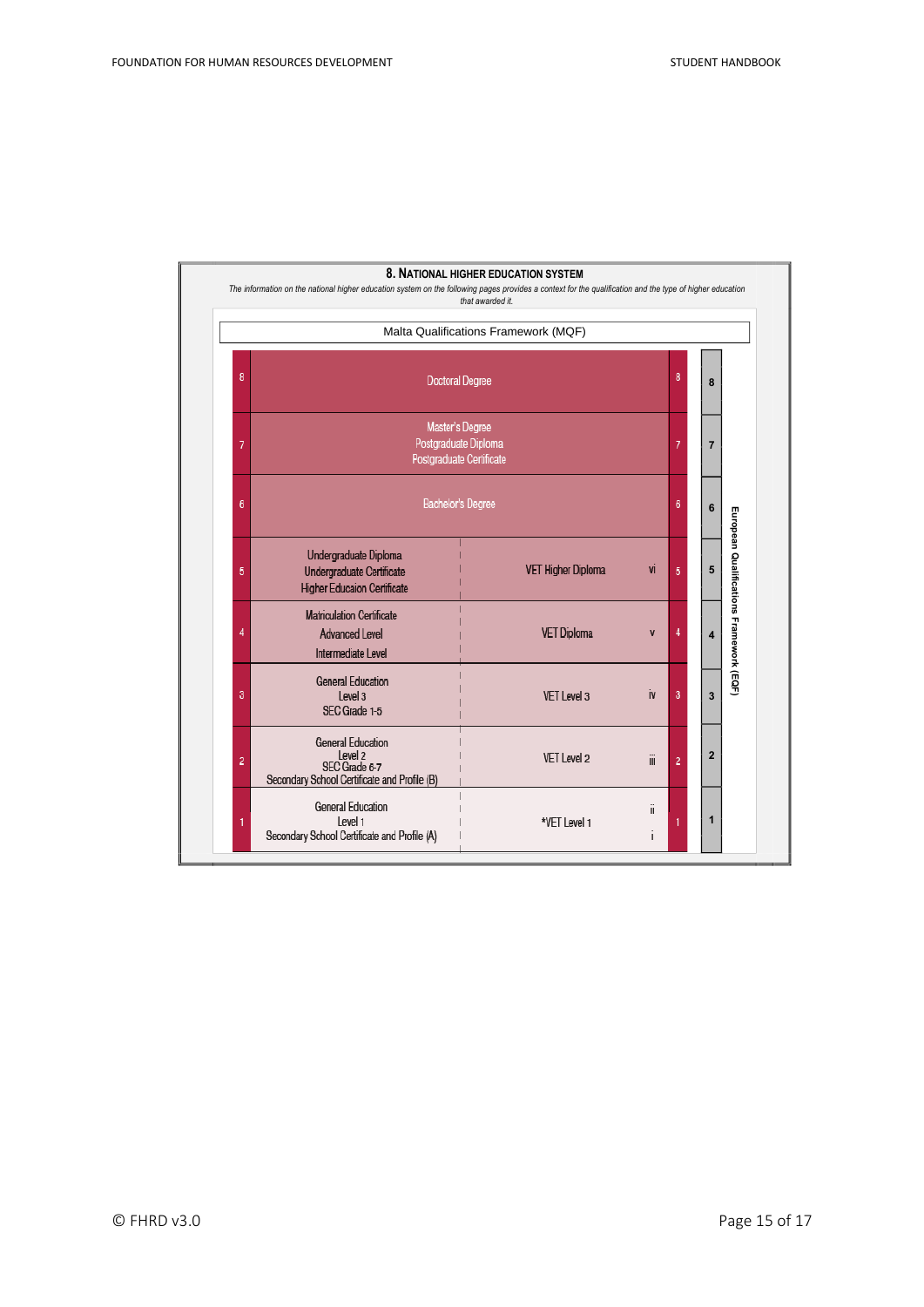## <span id="page-15-0"></span>Annex 5 – Certificate sample